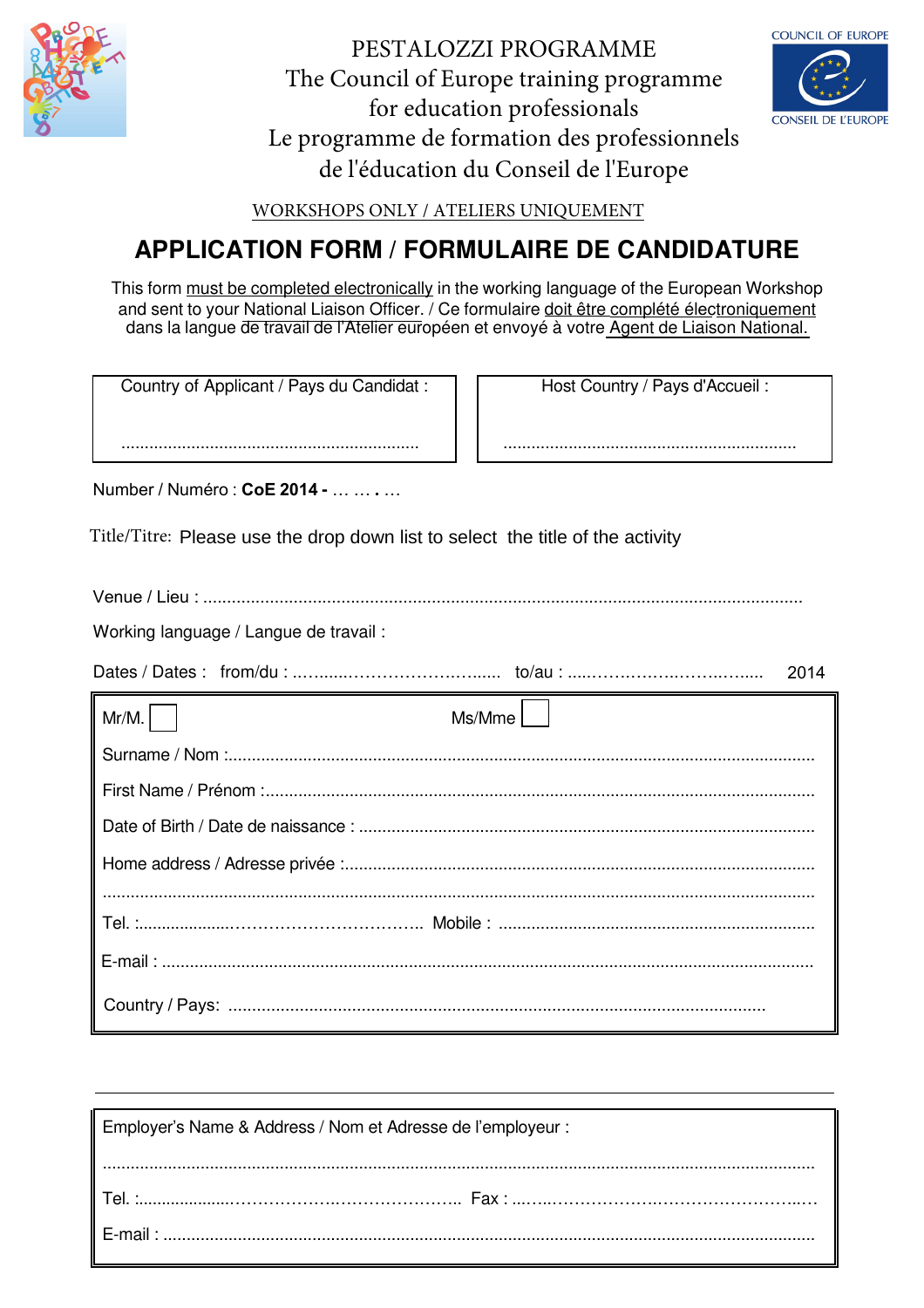# I. PROFESSIONAL ACTIVITIES / ACTIVITÉ PROFESSIONNELLE

| Academic and professional qualifications / Diplômes universitaires et professionnels :                                                                                                                                                                                                                                             |
|------------------------------------------------------------------------------------------------------------------------------------------------------------------------------------------------------------------------------------------------------------------------------------------------------------------------------------|
|                                                                                                                                                                                                                                                                                                                                    |
|                                                                                                                                                                                                                                                                                                                                    |
|                                                                                                                                                                                                                                                                                                                                    |
|                                                                                                                                                                                                                                                                                                                                    |
| Present Functions / Fonctions actuelles :                                                                                                                                                                                                                                                                                          |
| Head teacher / Directeur<br>Teacher / Enseignant<br>Inspector / Inspecteur                                                                                                                                                                                                                                                         |
| Teacher trainer / Formateur d'enseignants<br>Administrator / Administrateur                                                                                                                                                                                                                                                        |
| Educational adviser / Conseiller pédagogique                                                                                                                                                                                                                                                                                       |
| Textbook author / Auteur de manuels pédagogiques                                                                                                                                                                                                                                                                                   |
|                                                                                                                                                                                                                                                                                                                                    |
| Describe your main activities in this function / Décrivez vos activités principales dans cette fonction :                                                                                                                                                                                                                          |
|                                                                                                                                                                                                                                                                                                                                    |
|                                                                                                                                                                                                                                                                                                                                    |
|                                                                                                                                                                                                                                                                                                                                    |
|                                                                                                                                                                                                                                                                                                                                    |
|                                                                                                                                                                                                                                                                                                                                    |
|                                                                                                                                                                                                                                                                                                                                    |
|                                                                                                                                                                                                                                                                                                                                    |
|                                                                                                                                                                                                                                                                                                                                    |
|                                                                                                                                                                                                                                                                                                                                    |
|                                                                                                                                                                                                                                                                                                                                    |
|                                                                                                                                                                                                                                                                                                                                    |
| $\mathbf{1}$ $\mathbf{1}$ $\mathbf{1}$ $\mathbf{2}$ $\mathbf{5}$ $\mathbf{5}$ $\mathbf{1}$ $\mathbf{1}$ $\mathbf{1}$ $\mathbf{1}$ $\mathbf{1}$ $\mathbf{1}$ $\mathbf{1}$ $\mathbf{1}$ $\mathbf{1}$ $\mathbf{1}$ $\mathbf{1}$ $\mathbf{1}$ $\mathbf{1}$ $\mathbf{1}$ $\mathbf{1}$ $\mathbf{1}$ $\mathbf{1}$ $\mathbf{1}$ $\mathbf{$ |

## <u>II. WORKING LANGUAGE / LANGUE DE TRAVAIL</u>

I certify that my level of the working language(s) is/ Je certifie que mon niveau de la langue/des langues de travail est : First working language/ première langue de travail Second working language\*/ Deuxième langue de travail\*

Signification A1 to C2 A1 A2 B1 B2 C1 C2

I prefer to receive the documents from the Council of Europe in English Je préfère recevoir les documents du Conseil de l'Europe en français

 $\overline{\phantom{a}}$ 

 $\sqrt{\phantom{a}}$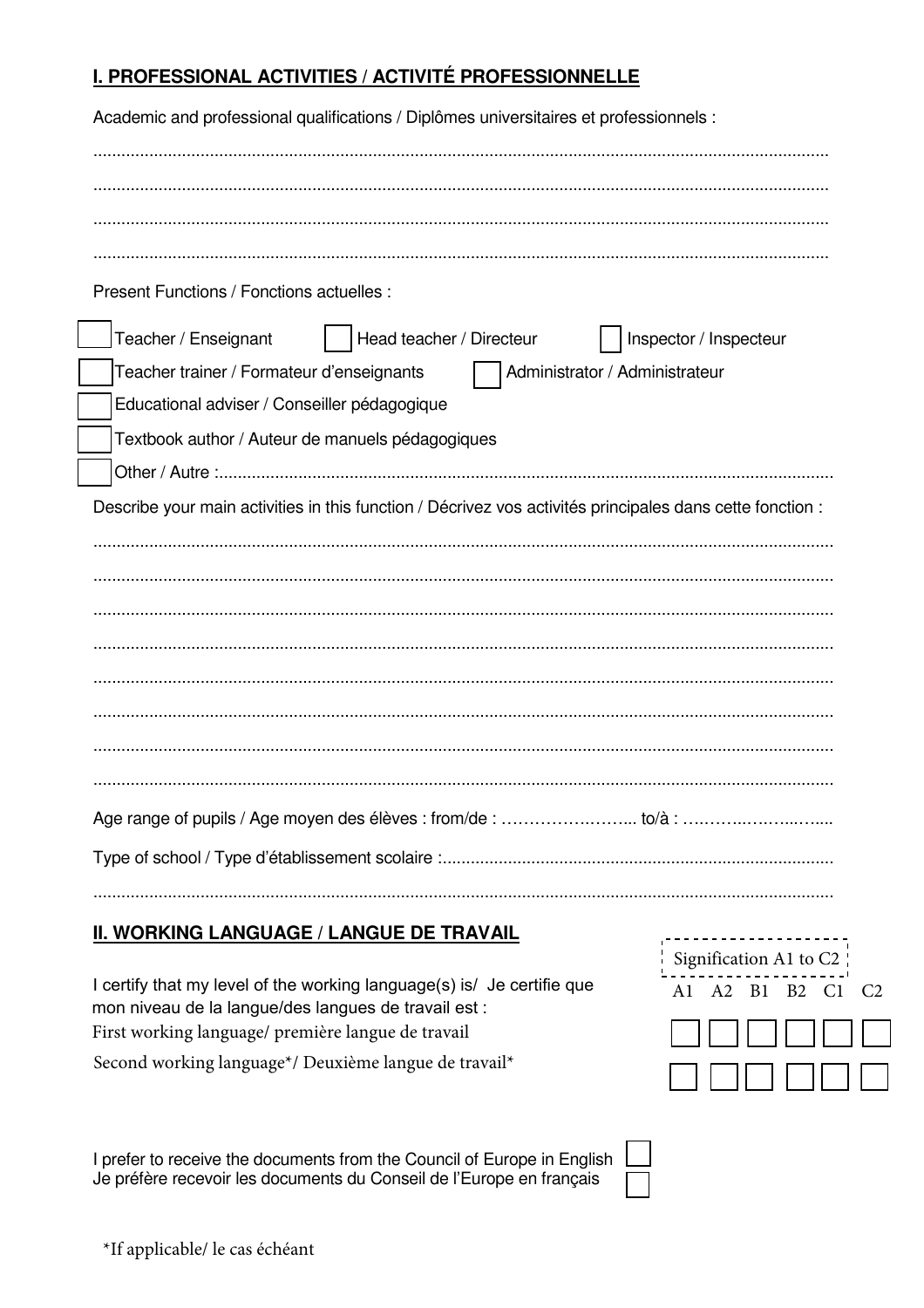#### III. IN SERVICE TRAINING / FORMATION CONTINUE

| In my country, during the last 5 years, I have<br>participated in the following in-service training<br>$course(s)$ :<br>course(s):<br>(Please indicate the four most relevant) | Dans mon pays, au cours des 5 dernières<br>années, j'ai participé aux stages de<br>formation continue suivants:<br>(Veuillez indiquer les quatres plus pertinents) |
|--------------------------------------------------------------------------------------------------------------------------------------------------------------------------------|--------------------------------------------------------------------------------------------------------------------------------------------------------------------|
|                                                                                                                                                                                |                                                                                                                                                                    |
|                                                                                                                                                                                |                                                                                                                                                                    |
|                                                                                                                                                                                |                                                                                                                                                                    |

Within the framework of the Pestalozzi Programme, I have participated in the following activities (Dates, title and country)

Dans le cadre du Programme Pestalozzi, j'ai participé aux activités suivantes (Dates, titres et pays)

ATTENTION: Candidates are not allowed to participate in more than ONE training activity (European Workshop or Summer School) every two years / les candidats sont pas autorisés à participer à plus d'une activité (Atelier européen ou École d'été) tous les deux ans.

## IV. REASONS FOR APPLYING / MOTIVATIONS DE VOTRE CANDIDATURE

| Thank you for answering the following questions :<br>1) What are your expectations?<br>2) How will you contribute to the training activity?<br>3) How do you intend to share your experience<br>after the training activity? | Merci de répondre aux questions suivantes :<br>1) Quelles sont vos attentes ?<br>2) Comment allez-vous contribuer à l'activité de<br>formation?<br>3) Comment avez-vous prévu de partager votre<br>experience après l'activité de formation ? |
|------------------------------------------------------------------------------------------------------------------------------------------------------------------------------------------------------------------------------|-----------------------------------------------------------------------------------------------------------------------------------------------------------------------------------------------------------------------------------------------|
|                                                                                                                                                                                                                              |                                                                                                                                                                                                                                               |
|                                                                                                                                                                                                                              |                                                                                                                                                                                                                                               |
|                                                                                                                                                                                                                              |                                                                                                                                                                                                                                               |
|                                                                                                                                                                                                                              |                                                                                                                                                                                                                                               |